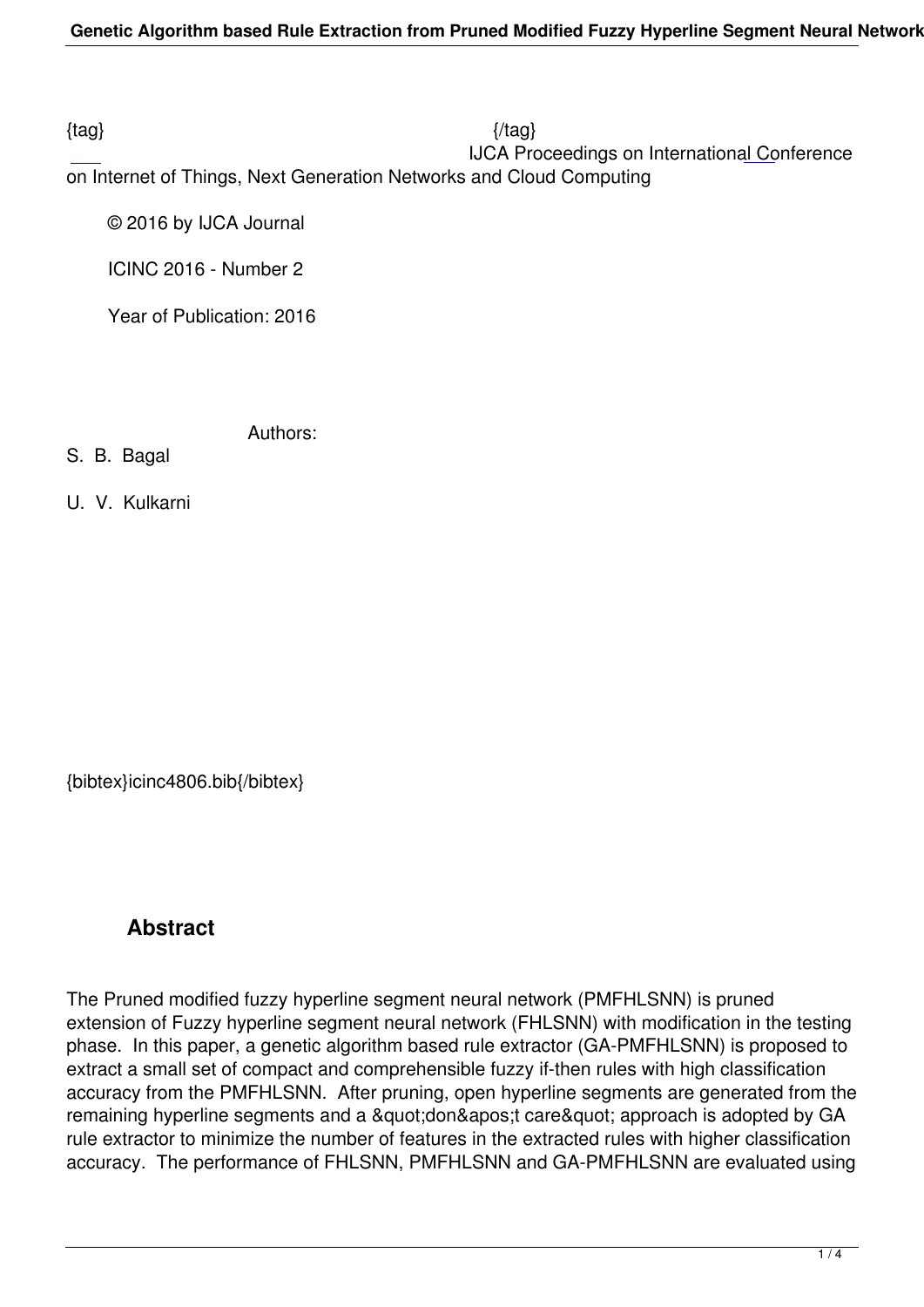tenfold cross-validation for five benchmark problems and handwritten character database. All the results show that the proposed approach can extract a set of compact and comprehensible rules with high classification accuracy for all the selected datasets.

## **Refer**

### **ences**

 - Jang, J. , Sun, C. and Mizutani, E. 2008Neuro-Fuzzy and Soft Computing: A Computational Approach to Learning and Machine Intelligence. Pearson Prentice Hall, South Asia, New Delhi, India.

- Simpson, P. & quot; Fuzzy min–max neural networks—Part 1: Classification, & quot; IEEE Trans. on Neural Networks, Vol. 3, No. 5, pp. 776–786, Sep. 1992.

Simpson, P. & quot; Fuzzy min–max neural networks—Part 2: Clustering, & quot; IEEE Trans. on Fuzzy systems, Vol. 1, No. 1, pp. 32–45, Feb. 1993.

Kwan, H. and Yaling, C. & quot; A fuzzy neural network and its applications to pattern recognition, & quot; IEEE Trans. on Fuzzy Systems, Vol. 2, No. 3, pp. 185-192, Aug. 1994.

Gabrys, B. and Bargiela, A. " General Fuzzy Min-Max Neural Network for Clustering and Classification, & quot; IEEE Trans. on Neural Networks, Vol. 11, pp. 769-783, May 2000.

Kulkarni, U., Sontakke, T. and Randale, G. 2001 Fuzzy hyperline segment neural for rotation invariant handwritten character recognition. In Proceeding of the Int. joint conf. on neural networks: IJCCNN'01 held in Washington DC, USA, pp. 2918–2923.

Kulkarni, U., Sontakke, T. and Kulkarni, A. " Fuzzy Hyperline Segment Clustering Neural Network, & quot; in IEE Electronics Letters Vol. 37, No. 05, pp. 301-303, Mar. 2001.

Patil, P. and Sontakke, T. 2006" Rotation, scale and translation invariant handwritten Devanagari numeral character recognition using general fuzzy Neural Network",Journal of Pattern Recognition, Vol. 40, pp. 2110–2117, 2007.

Wang, Y. and Fan, K. 1996Applying genetic algorithms on pattern recognition: an analysis and survey. In International Conference on Pattern Recognition, Vienna, Vol. 2, pp. 740-744.

 - Cho, S. 1999Pattern recognition with neural networks combined by genetic algorithm, Fuzzy Sets and Systems, Vol. 103, No. 2, pp. 339-347, May 1998.

Oh, S., Pedrycz, W. and Park, B. & aupt: Multilayer hybrid fuzzy neural networks: synthesis via technologies of advanced computational intelligence", IEEE Trans. on Circuits and Systems-I, Vol. 53, No. 3, pp. 687-703, Mar. 2006.

Sabo, D. and Yu, X. 2008A New Pruning Algorithm for Neural Network Dimension Analysis in IEEE International Joint Conference on Neural Networks, Hongkong, China, pp. 3313-3318.

Marsland, S., Shapiro, J. and Nehmzow, U. & quot; A self-organizing network that grows when required & quot;, Neural Networks, Vol. 15, pp. 1041- 1058, Special issue 2002.

Reed, R. & quot; Pruning algorithms-A survey, & quot; IEEE Trans. on Neural Networks, Vol. 4, pp. 740-747, 1993.

Benitez, J., Castro, J. and Requena, I. " Are artificial neural networks black boxes?", IEEE Trans. on Neural Networks, Vol. 8, No. 5, pp. 1156–1164, Sep. 1997.

Kolman, E. and Margaliot, M. & quot; Are artificial neural networks white boxes? & quot;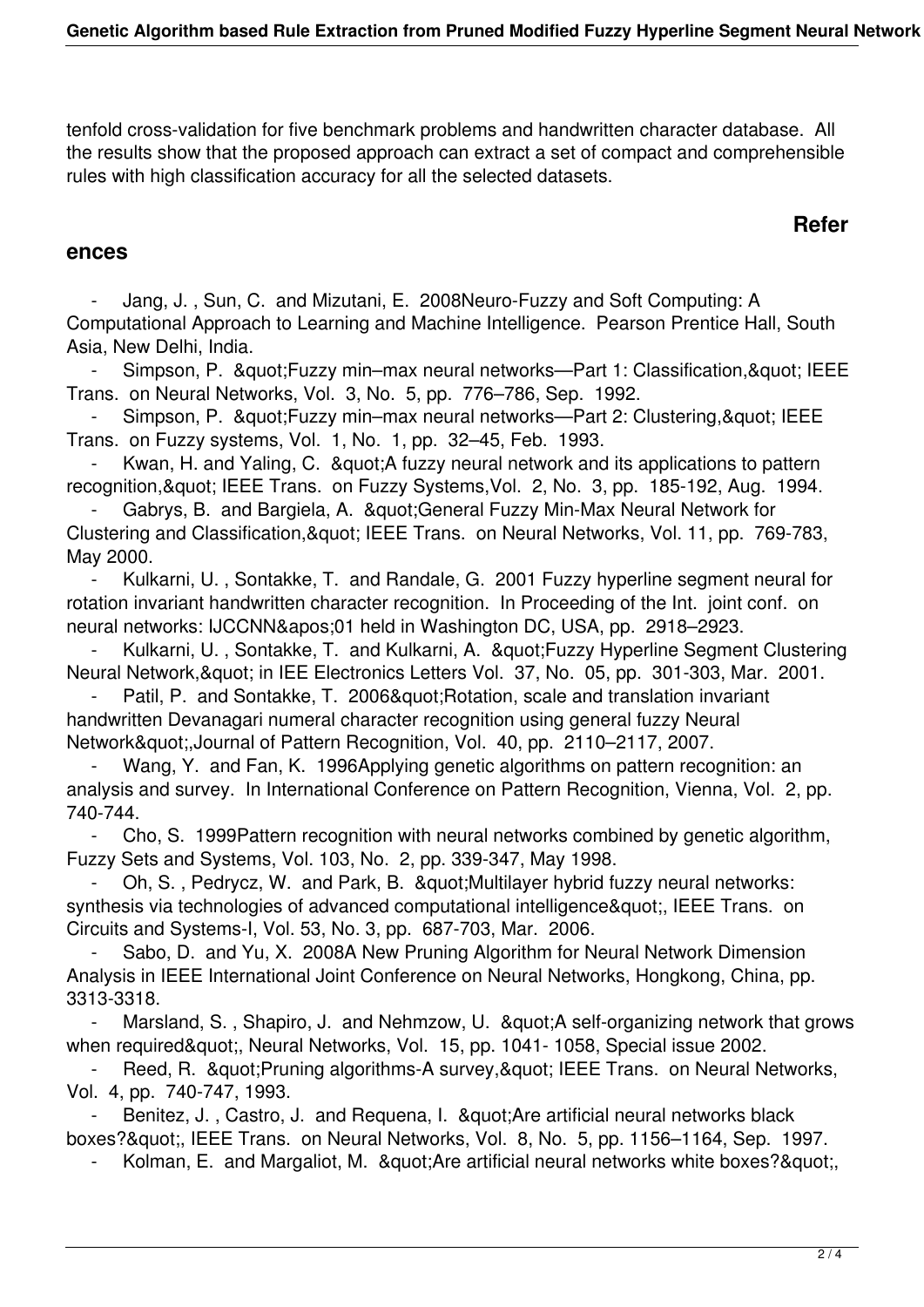IEEE Trans. on Neural Networks, Vol. 16, No. 4, pp. 844–852, Jul. 2005.

Andrews, R., Diederich, J. and Tickle, A. B. & quot; Survey and critique of techniques for extracting rules from trained artificial neural networks", Knowledge Based Systems, Vol. 8, No. 6, pp. 373-389, Dec. 1995.

Anas, Q., Lim, C. P. and Tan, K. S. & quot; A modi?ed fuzzy min–max neural network with a genetic-algorithm-based rule extractor for pattern classi?cation", IEEE Trans. on Systems, Man, and Cybernetics—Part A: Systems and Humans, Vol. 40, No. 3, pp. 641-650, May2010.

Yap, K., Lim, C. and Au, M. & aupt: Improved GART neural network model for pattern classification and rule extraction with application to power systems", IEEE Trans. on Neural Networks, Vol. 22, No. 12, pp. 2310-2323, Dec. 2011.

Chen, Y., Pal, N. and Chung, I. & au ot: An integrated mechanism for feature selection and fuzzy rule extraction for classification", IEEE Trans. on Fuzzy Systems, Vol. 20, No. 4, pp. 683-698, Aug. 2012.

Yang, X., Mingming, Z., Quanhui, L. and Xiaofeng, W. & auot; A genetic algorithm based multilevel association rule mining for big datasets", Mathematical Problems in Engineering, Vol. 2014, pp. 1-9, Aug. 2014.

Bagal, S. and Kulkarni, U. 2014. Modified Fuzzy hyperline segment neural network for pattern classification and recognition. In Proceeding of the International Conference of Computational Intelligence and Intelligent Systems (ICCIIS&apos:14), London, UK, Vol. 1.

Bagal, S. and Kulkarni, U. " Pruned modified fuzzy hyperline segment neural network and its application to pattern classification", International Journal of Computer Application, Vol. 93, No. 12, pp. 43–50, May 2014.

Ishibuchi, H., Murata, T. and Turksen, I. "Single-objective and two- objective genetic algorithms for selecting linguistic rules for pattern classification problems&quot:, Fuzzy Sets and Systems, Vol. 89, No. 2, pp. 135–150, Mar. 1996.

Murphy, P. and Aha, D. 1995UCI Repository of Machine Learning Databases, (Machine-Readable Data Repository). Irvine, CA: Dept. Inf. Computer Sci. , Univ. California.

Perantonis, S. and Lisboa, P. & au at; Translation, rotation and scale invariant pattern recognition by high-order neural networks and moment classifiers, & quot; IEEE Trans. on Neural networks, Vol. 3, No. 2, pp. 241-251, 1992.

Udea, K. and Nakamura, Y. 1984Automatic verification of sealimpression pattern. In Proceeding of 9th Int. Conf. on pattern recognition. Vo1. 2, pp. 1019-1021.

Chiu, H. and Tseng, D. & quot; Invariant handwritten Chinese character recognition using fuzzy min-max neural networks, & quot: Pattern Recognition Letters, Vol. 18, pp. 481-491, 1997.

Hoang, A. 1997 Supervised classifier performance on the UCI data set, in Department of Computer Science, M. Sc. Thesis, University of Adelaide, Australia.

**Index Terms** 

Computer Science **Algorithms**